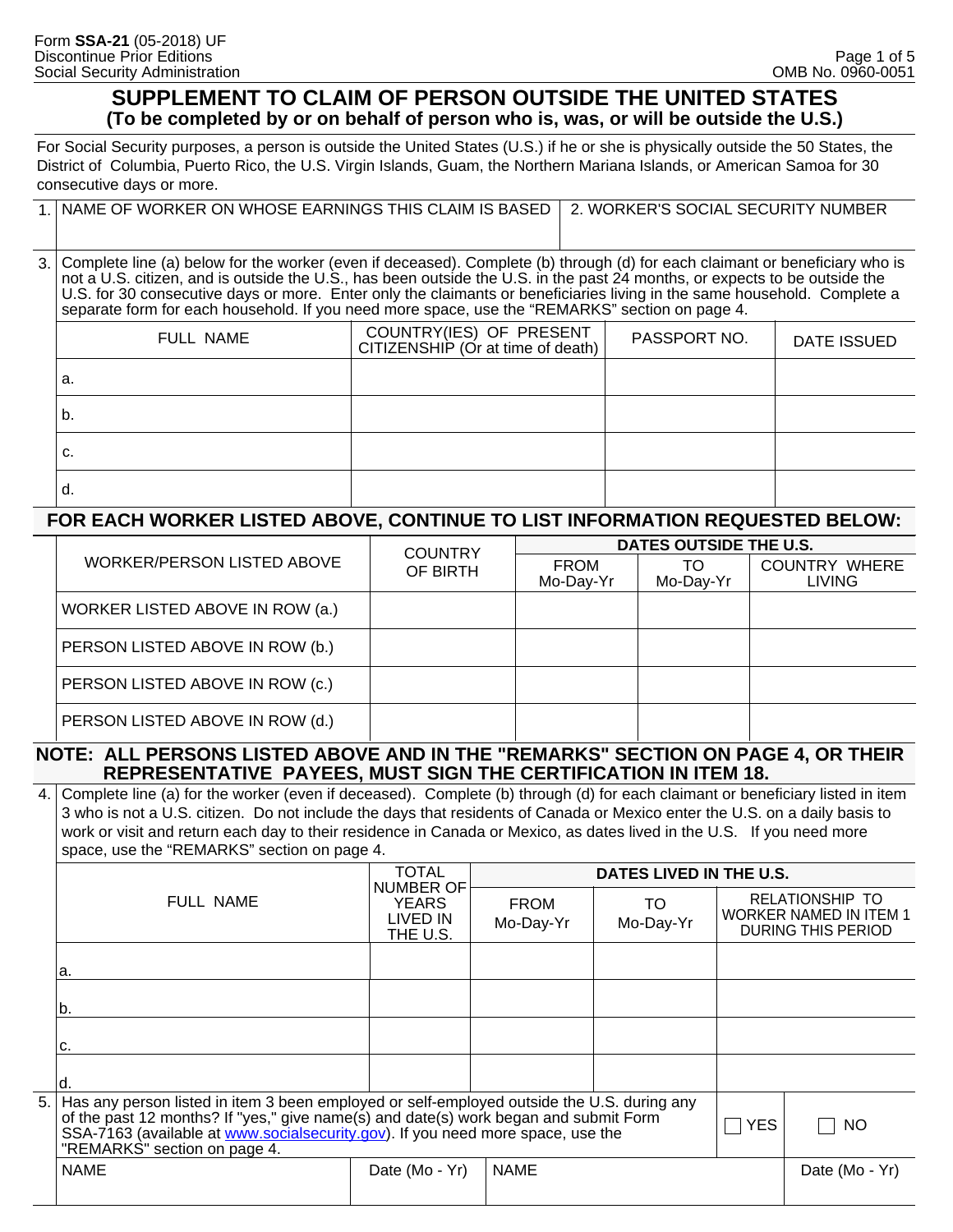|      | Form SSA-21 (05-2018) UF                                                                                                                                                                                                                                                                                                                     |                |             |  | Page 2 of 5    |  |
|------|----------------------------------------------------------------------------------------------------------------------------------------------------------------------------------------------------------------------------------------------------------------------------------------------------------------------------------------------|----------------|-------------|--|----------------|--|
| 6. l | Does any person listed in item 3 expect to begin employment or self-employment outside the<br>U.S. in the future? If "yes," give name(s) and date(s) work is expected to begin. If you need more space, use the "REMARKS" section on page 4.                                                                                                 | <b>YES</b>     | NO.         |  |                |  |
|      | <b>NAME</b>                                                                                                                                                                                                                                                                                                                                  | Date (Mo - Yr) | <b>NAME</b> |  | Date (Mo - Yr) |  |
|      | Answer item 7 only if the worker named in item 1 is deceased. Did the worker die while in the<br>military service of the U.S. or as a result of disease or injury incurred or made worse while in<br>military service?                                                                                                                       | <b>NO</b>      |             |  |                |  |
| 8.1  | Supplementary Medical Insurance generally is payable only for medical services provided inside the U.S. If anyone listed in<br>item 3 is now enrolled in Supplementary Medical Insurance under Medicare and wishes to terminate that enrollment, enter<br>his or her name here. If you need more space, use the "REMARKS" section on page 4. |                |             |  |                |  |
|      | NAME(S)                                                                                                                                                                                                                                                                                                                                      |                |             |  |                |  |

The U.S. Internal Revenue Code (IRC) requires the Social Security Administration (SSA) to withhold a 30 percent Federal income tax from 85 percent of monthly retirement, survivors and disability benefits paid to beneficiaries who are neither citizens nor residents of the United States. This results in an effective tax of 25.5 percent of the monthly benefit. SSA must withhold this tax from the benefits of all nonresident aliens except those who are residents of countries that have tax treaties with the U.S. that provide an exemption from this tax, or a lower rate of withholding. Currently these countries are Canada, Egypt, Germany, India, Ireland, Israel, Italy, Japan, Romania, Switzerland, and the United Kingdom. For details and changes regarding income tax treaties, you may check with the Internal Revenue Service.

For Federal income tax purposes, a person can be considered a U.S. resident, even if that person lives outside the United States, if he or she:

- Has not claimed a tax treaty benefit as a resident of a country other than the United States in the same year; AND
- Has been lawfully admitted to the United States for permanent residence and that residence has not been revoked or determined to have been administratively or judicially abandoned; OR
- Meets a substantial presence test as defined by the IRC. To meet this test in a given year, the person must be present in the U.S. on at least 31 days in that year, and a minimum total of 183 days counting all the days of U.S. presence in that year, one-third of the total number of days of U.S. presence in the previous year, and one-sixth of the total number of days of U.S. presence in the year before that. (The IRC defines days of U.S. presence and exclusions for applying the substantial presence test.)

If you are a U.S. resident alien for Federal income tax purposes, generally your worldwide income is subject to U.S. income tax, regardless of where you are living.

## **COMPLETE ITEMS 9 THROUGH 13 ABOUT ALL PERSONS LISTED IN ITEM 3 WHO ARE NOT U.S. CITIZENS AND WANT TO BE CONSIDERED U.S. RESIDENTS FOR INCOME TAX PURPOSES.**

Enter below the name of all persons listed in item 3 who believe they will have U.S resident status while living outside the 9. U.S. Also show the number of each person's Permanent Resident Card (sometimes referred to as a Green Card) and the date that card was issued. If any person was not lawfully admitted for permanent residence, show "None" and explain why he or she is a U.S. resident in the "REMARKS" section on page 4.

| NAME | PERMANENT RESIDENT CARD<br>(GREEN CARD) NUMBER | DATE CARD WAS<br><b>ISSUED</b> |
|------|------------------------------------------------|--------------------------------|
|      |                                                |                                |
|      |                                                |                                |
|      |                                                |                                |

Enter the name(s) of any person(s) listed in item 9 who has ever notified the U.S. government, by letter or formal 10. application, that he or she has abandoned, or wishes to abandon, his or her U.S. residence status, or has commenced to be treated as a resident of a foreign country under the provisions of a tax treaty between the U.S. and the foreign country.

| <b>NAME</b> | Date (Mo-Yr) | <b>NAME</b> | Date (Mo-Yr) |
|-------------|--------------|-------------|--------------|
|             |              |             |              |
|             |              |             |              |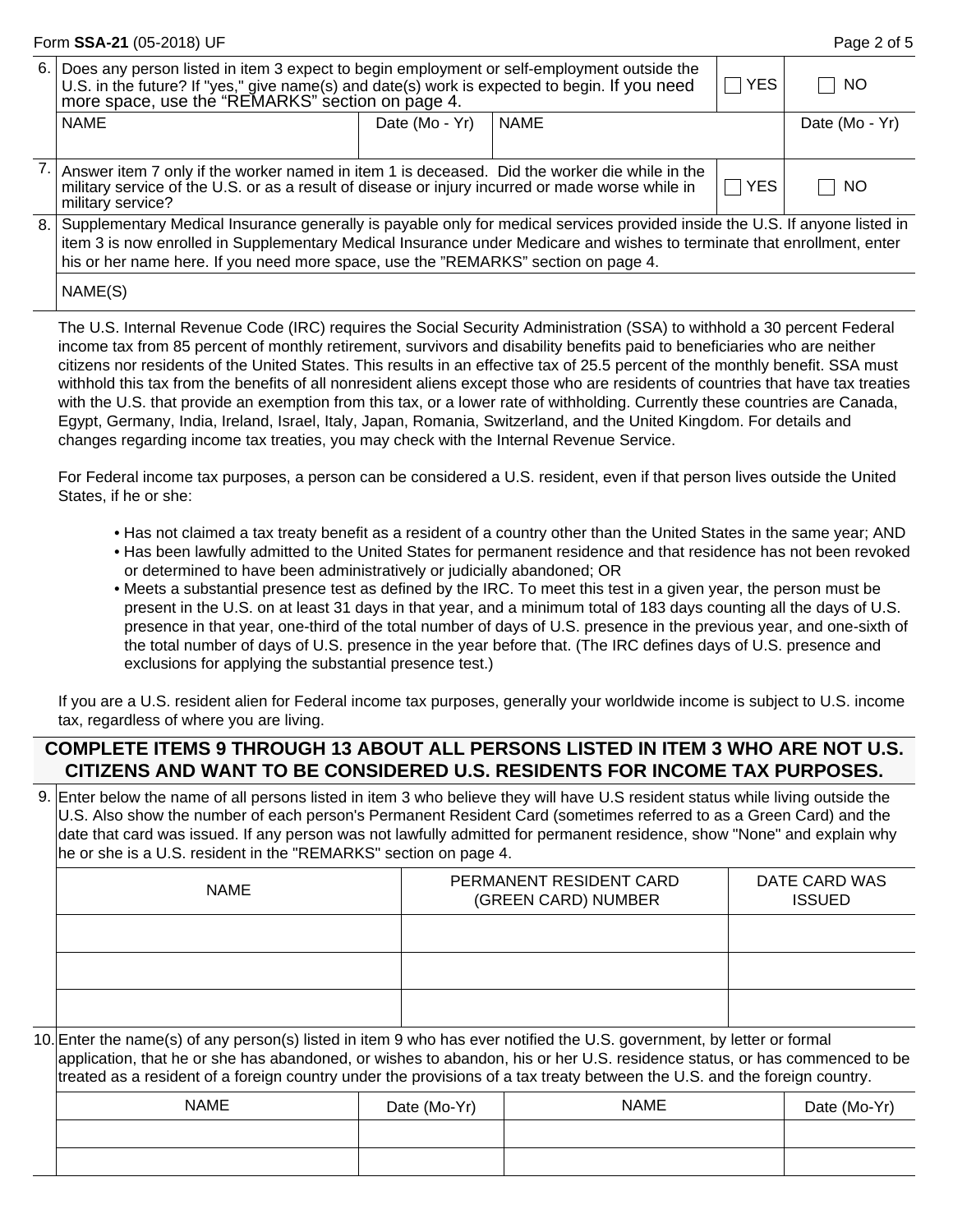# **Form SSA-21** (05-2018) UF

|                                                                                                                                                                                                                                                                                                                                                                                               | 11. Enter the name(s) of any person(s) listed in item 9 whose Permanent Resident Card has been taken away, or who has<br>been notified by the U.S government that his or her U.S. resident status has been taken away. Enter the date of the notice<br>or the date the Permanent Resident Card was taken away.                                                                                                                                                                                                                                                          |                                                                                                                                                                                                                                                                                               |              |                           |             |                   |             |                    |                |
|-----------------------------------------------------------------------------------------------------------------------------------------------------------------------------------------------------------------------------------------------------------------------------------------------------------------------------------------------------------------------------------------------|-------------------------------------------------------------------------------------------------------------------------------------------------------------------------------------------------------------------------------------------------------------------------------------------------------------------------------------------------------------------------------------------------------------------------------------------------------------------------------------------------------------------------------------------------------------------------|-----------------------------------------------------------------------------------------------------------------------------------------------------------------------------------------------------------------------------------------------------------------------------------------------|--------------|---------------------------|-------------|-------------------|-------------|--------------------|----------------|
|                                                                                                                                                                                                                                                                                                                                                                                               | <b>NAME</b>                                                                                                                                                                                                                                                                                                                                                                                                                                                                                                                                                             |                                                                                                                                                                                                                                                                                               | Date (Mo-Yr) |                           | <b>NAME</b> |                   |             |                    | Date (Mo-Yr)   |
|                                                                                                                                                                                                                                                                                                                                                                                               |                                                                                                                                                                                                                                                                                                                                                                                                                                                                                                                                                                         |                                                                                                                                                                                                                                                                                               |              |                           |             |                   |             |                    |                |
|                                                                                                                                                                                                                                                                                                                                                                                               |                                                                                                                                                                                                                                                                                                                                                                                                                                                                                                                                                                         |                                                                                                                                                                                                                                                                                               |              |                           |             |                   |             |                    |                |
|                                                                                                                                                                                                                                                                                                                                                                                               |                                                                                                                                                                                                                                                                                                                                                                                                                                                                                                                                                                         | 12. Does each person listed in item 9 understand that, as a U.S. resident, his or her worldwide income will<br>be subject to U.S. income tax regardless of where he or she is living? If no, enter the name<br>of each individual who does not understand in the "REMARKS" section on page 4. |              |                           |             |                   |             | <b>YES</b><br>NO.  |                |
| 13. Does each person listed in item 9 agree to notify SSA promptly if he or she abandons his or her U.S.<br>residence status, or if he or she commences to be treated as a resident of a foreign country under the<br>provisions of a tax treaty between the U.S. and the foreign country? If no, enter the name of each<br>individual who does not agree in the "REMARKS" section on page 4. |                                                                                                                                                                                                                                                                                                                                                                                                                                                                                                                                                                         |                                                                                                                                                                                                                                                                                               |              |                           |             | <b>YES</b><br>NO. |             |                    |                |
|                                                                                                                                                                                                                                                                                                                                                                                               | 14. INCOME TAX TREATY BENEFITS Complete this item for any person(s) who intend(s) to claim a reduced rate of Federal<br>income tax withholding under the provisions of an income tax treaty with the U.S. To enter additional person(s), use the<br>"REMARKS" section on page 4.                                                                                                                                                                                                                                                                                        |                                                                                                                                                                                                                                                                                               |              |                           |             |                   |             |                    |                |
|                                                                                                                                                                                                                                                                                                                                                                                               | <b>NAME</b>                                                                                                                                                                                                                                                                                                                                                                                                                                                                                                                                                             |                                                                                                                                                                                                                                                                                               |              | <b>TAX TREATY COUNTRY</b> |             |                   |             | DATES OF RESIDENCE |                |
|                                                                                                                                                                                                                                                                                                                                                                                               |                                                                                                                                                                                                                                                                                                                                                                                                                                                                                                                                                                         |                                                                                                                                                                                                                                                                                               | OF RESIDENCE |                           |             | FROM (Mo-Yr)      |             | TO (Mo-Yr)         |                |
|                                                                                                                                                                                                                                                                                                                                                                                               |                                                                                                                                                                                                                                                                                                                                                                                                                                                                                                                                                                         |                                                                                                                                                                                                                                                                                               |              |                           |             |                   |             |                    |                |
|                                                                                                                                                                                                                                                                                                                                                                                               |                                                                                                                                                                                                                                                                                                                                                                                                                                                                                                                                                                         |                                                                                                                                                                                                                                                                                               |              |                           |             |                   |             |                    |                |
|                                                                                                                                                                                                                                                                                                                                                                                               | 15. PAYMENT ADDRESS (Where payments should be sent while you are abroad. If your payments are, or will be, sent directly<br>to a bank or other financial institution, do not complete this item. Go to item 16.) If more than one address is required, use<br>the "REMARKS" section below and show names for each address.                                                                                                                                                                                                                                              |                                                                                                                                                                                                                                                                                               |              |                           |             |                   |             |                    |                |
|                                                                                                                                                                                                                                                                                                                                                                                               | NUMBER AND STREET                                                                                                                                                                                                                                                                                                                                                                                                                                                                                                                                                       |                                                                                                                                                                                                                                                                                               |              | <b>CITY</b>               |             |                   | POSTAL CODE |                    | <b>COUNTRY</b> |
|                                                                                                                                                                                                                                                                                                                                                                                               |                                                                                                                                                                                                                                                                                                                                                                                                                                                                                                                                                                         |                                                                                                                                                                                                                                                                                               |              |                           |             |                   |             |                    |                |
|                                                                                                                                                                                                                                                                                                                                                                                               | 16. MAILING ADDRESS (Where your mail should be sent while you are abroad. If it is the same as the address in item 15,<br>enter "same as 15" and go to item 17.) If more than one address is required, use the "REMARKS" section on page 4 and<br>show names for each address.                                                                                                                                                                                                                                                                                          |                                                                                                                                                                                                                                                                                               |              |                           |             |                   |             |                    |                |
|                                                                                                                                                                                                                                                                                                                                                                                               | NUMBER AND STREET                                                                                                                                                                                                                                                                                                                                                                                                                                                                                                                                                       |                                                                                                                                                                                                                                                                                               |              | <b>CITY</b>               |             | POSTAL CODE       |             |                    | <b>COUNTRY</b> |
|                                                                                                                                                                                                                                                                                                                                                                                               |                                                                                                                                                                                                                                                                                                                                                                                                                                                                                                                                                                         |                                                                                                                                                                                                                                                                                               |              |                           |             |                   |             |                    |                |
|                                                                                                                                                                                                                                                                                                                                                                                               | 17. RESIDENCE ADDRESS (You must complete this item if you live, or will live, at an address other than the address shown in<br>item 15 or 16. If the address where you live, or will live, is the same as the address in item 15 or 16, enter "same as 15 (or<br>16 if appropriate)" and go to item 18.) If your payments are not, or will not be, sent directly to a bank or other financial<br>institution and you receive, or will receive, them by mail at an address that is not your residence address, explain the reason<br>in the "REMARKS" section on page 4. |                                                                                                                                                                                                                                                                                               |              |                           |             |                   |             |                    |                |
|                                                                                                                                                                                                                                                                                                                                                                                               | <b>NAME</b>                                                                                                                                                                                                                                                                                                                                                                                                                                                                                                                                                             |                                                                                                                                                                                                                                                                                               |              | NUMBER AND STREET         |             | <b>CITY</b>       | POSTAL CODE |                    | <b>COUNTRY</b> |
|                                                                                                                                                                                                                                                                                                                                                                                               | a.                                                                                                                                                                                                                                                                                                                                                                                                                                                                                                                                                                      |                                                                                                                                                                                                                                                                                               |              |                           |             |                   |             |                    |                |
|                                                                                                                                                                                                                                                                                                                                                                                               | b.                                                                                                                                                                                                                                                                                                                                                                                                                                                                                                                                                                      |                                                                                                                                                                                                                                                                                               |              |                           |             |                   |             |                    |                |
|                                                                                                                                                                                                                                                                                                                                                                                               | c.                                                                                                                                                                                                                                                                                                                                                                                                                                                                                                                                                                      |                                                                                                                                                                                                                                                                                               |              |                           |             |                   |             |                    |                |
|                                                                                                                                                                                                                                                                                                                                                                                               | d.                                                                                                                                                                                                                                                                                                                                                                                                                                                                                                                                                                      |                                                                                                                                                                                                                                                                                               |              |                           |             |                   |             |                    |                |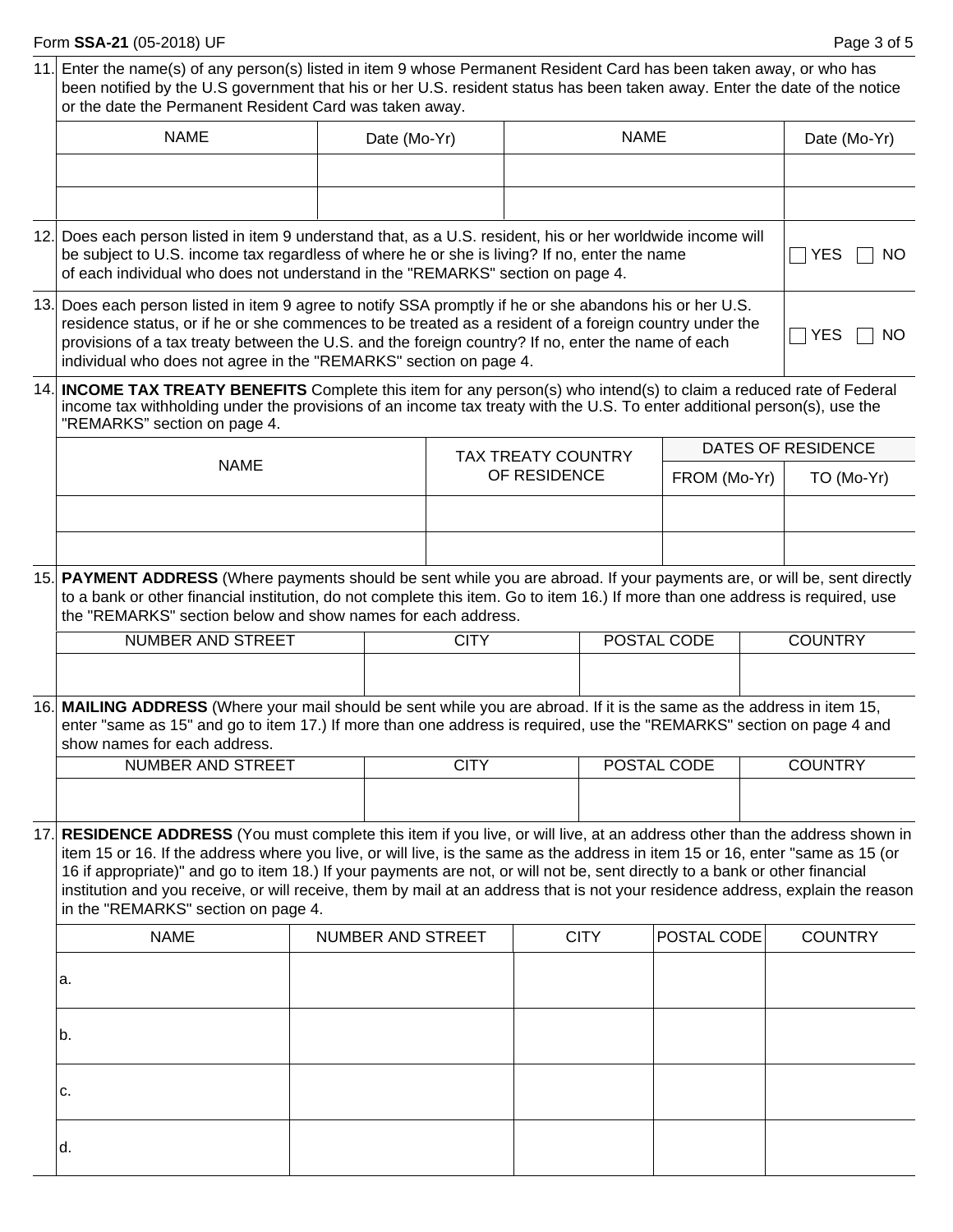REMARKS (You may use this space for any additions and explanations. If you are giving information for a particular item on this form, enter the item number in your remark. If you need more space, attach a separate sheet.)

### **CERTIFICATION AND SIGNATURES**

I agree to notify the Social Security Administration promptly if I (or any person for whom I receive benefits) become employed or self-employed while outside the United States, change citizenship, or go (for 30 days or more) to any country other than that indicated in item 17. I also agree to return any payments which are not due.

Under penalties of perjury, I declare that I have examined the information on this form and to the best of my knowledge and belief it is true, correct, and complete. I understand that anyone who knowingly gives a false or misleading statement about a material fact in this information, or causes someone else to do so, commits a crime and may be sent to prison, or may face other penalties, or both.

| 18. | SIGNATURE (FIRST NAME, MIDDLE INITIAL, AND<br>LAST NAME) OF EACH PERSON LISTED IN ITEM 3.<br>REPRESENTATIVE PAYEES MUST SIGN FOR MINORS<br>AND FOR INCAPABLE OR INCOMPETENT ADULTS.<br>(Write in ink) | <b>DATE</b> | TELEPHONE NUMBER WHERE<br>YOU MAY BE CONTACTED<br><b>DURING THE DAY</b> |
|-----|-------------------------------------------------------------------------------------------------------------------------------------------------------------------------------------------------------|-------------|-------------------------------------------------------------------------|
|     | a.                                                                                                                                                                                                    |             |                                                                         |
|     | b.                                                                                                                                                                                                    |             |                                                                         |
|     | C.                                                                                                                                                                                                    |             |                                                                         |
|     | d.                                                                                                                                                                                                    |             |                                                                         |

**Witnesses are required only if this application has been signed by mark (X) in item 18. If signed by mark (X), two witnesses who know the signer(s) must sign below, giving their full addresses.** 

|  | 19. (1) SIGNATURE OF WITNESS<br>ADDRESS (NUMBER AND STREET) |             |                | (2) SIGNATURE OF WITNESS<br>ADDRESS (NUMBER AND STREET) |                     |  |
|--|-------------------------------------------------------------|-------------|----------------|---------------------------------------------------------|---------------------|--|
|  |                                                             |             |                |                                                         |                     |  |
|  | CITY                                                        | POSTAL CODE | <b>COUNTRY</b> | <b>CITY</b>                                             | POSTAL CODE COUNTRY |  |